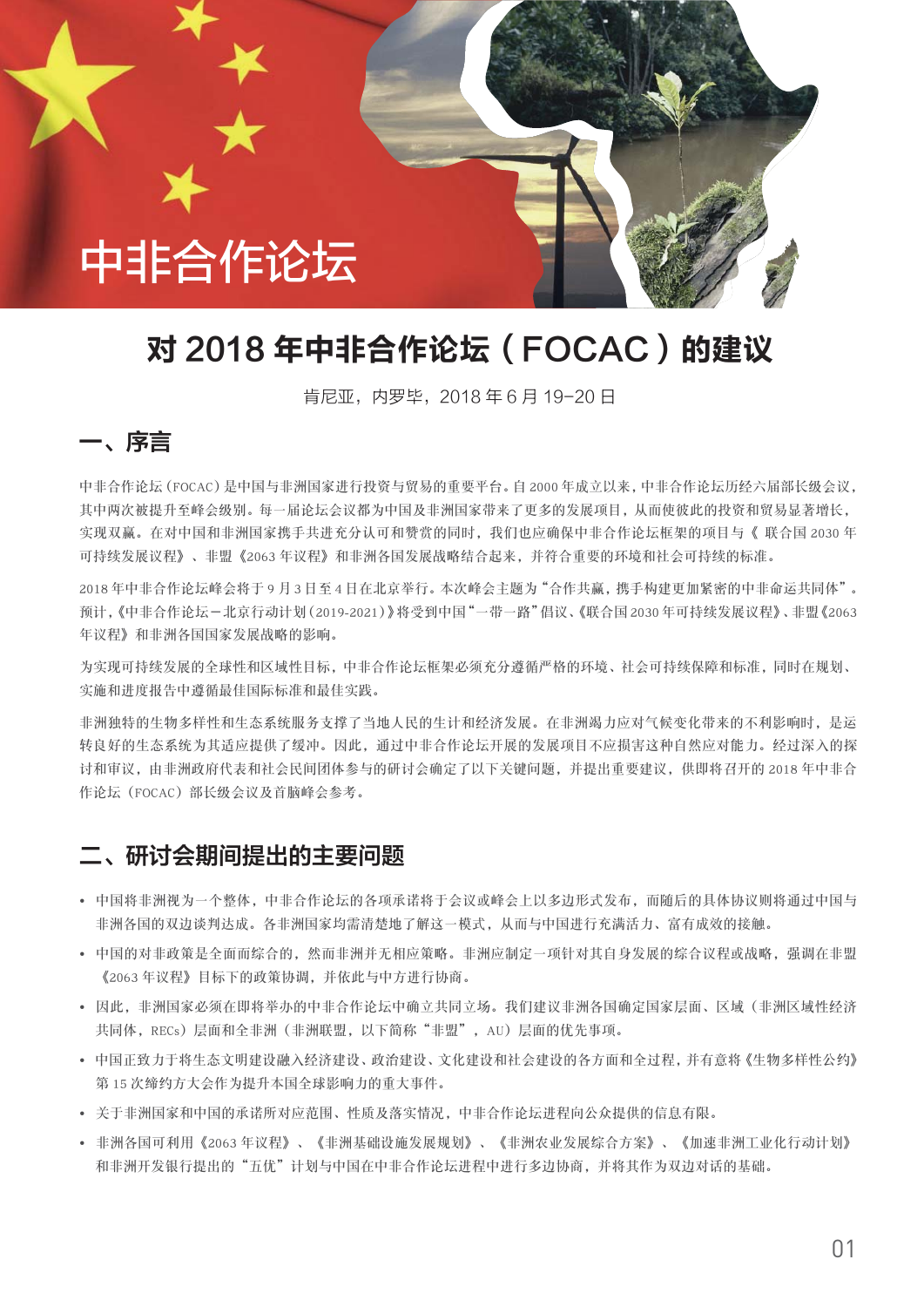

- 非洲国家必须在中非合作论坛框架内进行互利共赢的谈判。
- 为了与中国进行有效的接触, 非洲各国需充分、协调、及时地准备, 这对确立非洲各伙伴国的共同立场至关重要。
- 需制定帮助私营企业和社会民间团体参与中非合作论坛进程的相关策略。
- 从环境角度出发, 中非合作论坛是影响中国在非投资的重要平台和机遇。
- 中国是非洲的四大伙伴国之一, 在贸易、基础设施建设、外商直接投资和政府开发援助方面给予了非洲巨大的支持。因此, 非洲各国应以此为契机, 切实有效地参与到中非合作论坛的进程中去。
- 贸易是驱动力, 因此, 非洲各伙伴国应鼓励当地企业家参与到中非合作论坛的讨论中去, 以此刺激财富创造, 同时通过创新 的解决方案保护环境。
- 对妇女和青少年的投资可为非洲大陆产生倍增效应。
- 各国需力求采用现有的最佳决策工具, 包括环境影响评价和战略环境与社会评价, 来确保了解决策并实现可持续投资。
- 中非合作论坛和非洲各国必须在项目和政策中加强非洲元素、允许专家、顾问、供应商、承包商等私人参与者加入。

# 三、总体建议

#### (一) 2018年中非合作论坛的筹备和参与流程

建议:

- · 在国家和区域层面, 2018年中非合作论坛的筹备工作应通过协调一致的包容性过程, 为相关政府部门、社会民间团体、私营 部门、智库和媒体提供支持。
- 非盟和非洲区域性经济共同体应更加积极地参与到中非合作论坛的进程中夫, 以确保非洲区域性发展战略和非洲大陆发展战 略得到充分考虑。从而实现非洲大陆的发展愿景。
- 非洲各国应齐心协力,将中非合作论坛的承诺融入《联合国 2030 年可持续发展议程》、《2063 年议程》及其十年发展规划 的实施过程。
- 重新设计中非合作论坛框架融资机制, 为区域性经济共同体和非盟支持的区域合作项目提供资金, 支持区域一体化。
- 中非合作论坛应为落实《联合国 2030 年可持续发展议程》和《2063 年议程》以及未来十年发展规划提供资金支持。

#### (二)中非合作论坛的承诺内容

2018年《行动计划》应包含:

- 明确的融资及实施进程跟踪机制, 设立可衡量的指标体系。
- 对环境可持续和社会可持续的明确承诺及评价机制, 以确保人与自然和谐发展。
- 建立有效机制,帮助公众获取中非合作论坛达成的承诺所涉资金和投资现金流的相关信息,以便中国和非洲人民充分了解这 一互利共赢的合作方式。
- 制定由非洲和中国联合协调的全面监测和评估方案, 并通过定期公开发布方式向利益相关者征集意见。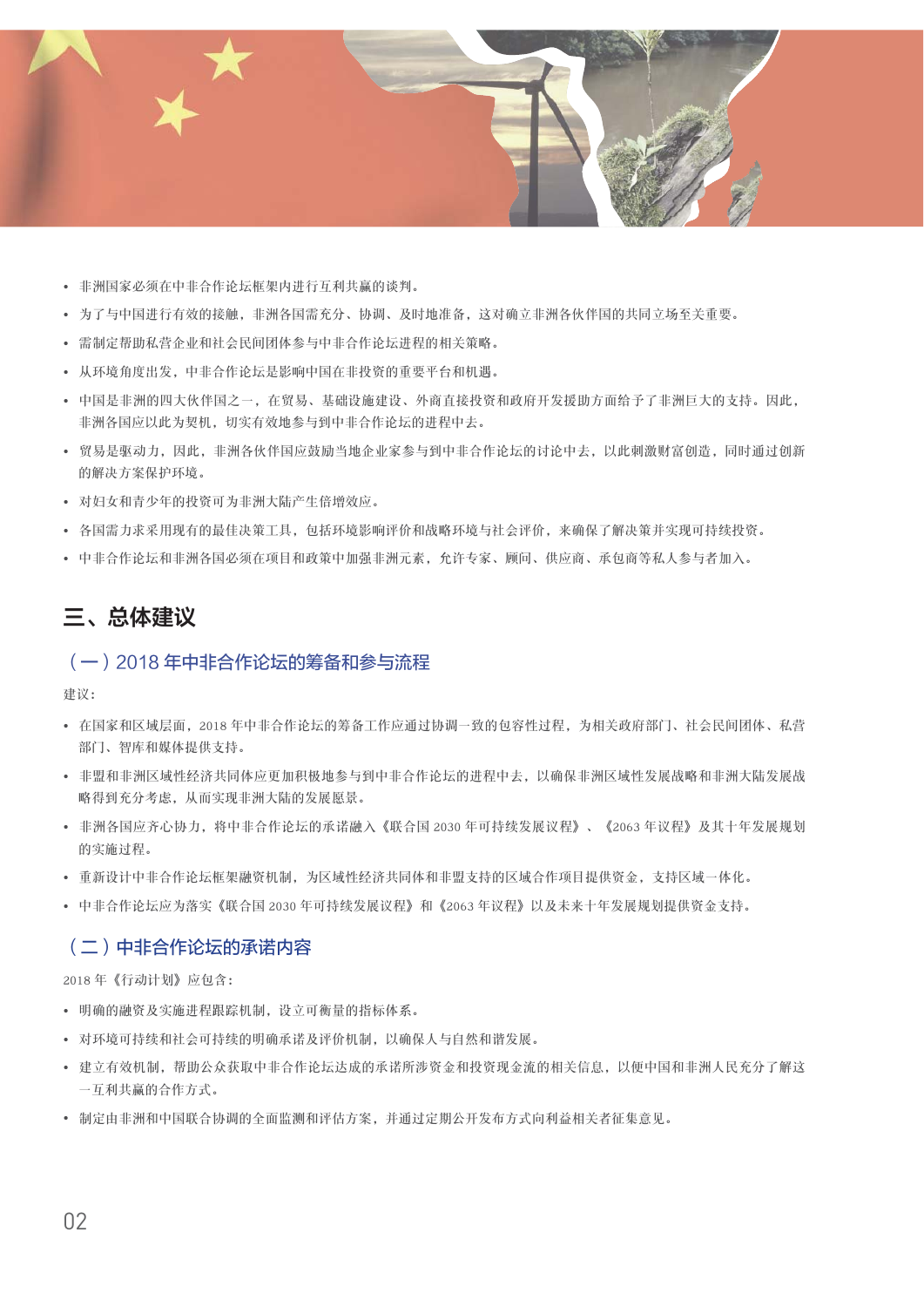# 四、专题建议

关于基础设施、自然资源经济、野生动植物资源和可再生能源的专题建议如下:

### (一) 基础设施.

- 通过优化的设计和规划加强对社会和环境可持续标准的应用, 从而促进绿色基础设施建设。
- 推广采纳可持续发展议题和最佳实践的国家、区域和全球性政策。
- 保护脆弱的、无法承受大型基础设施建设活动的环境敏感区。
- 利用规划工具进行决策, 推进绿色基础设施建设。

### (二) 自然资源经济

- 加强立法执法,防止对木材、木材产品和非林产品的非法采伐、运输和贸易,并对违法违规者依照相关法律从严惩处。
- 中国和非洲各国应共同制定并推动针对自然资源贸易的可追溯系统(监测和评估), 从而保证合法、可持续的资源开发。

#### (三) 野生动植物资源

- 认识到野生物犯罪及其处理是一个跨领域的问题。野生物犯罪不仅对野生动植物构成威胁, 而且对区域安全、法治、廉政、 经济增长和社会发展构成威胁,预防和打击野生物犯罪是中国与非洲各伙伴国之间建立信任的基础。
- 在非法野生物犯罪案件的司法过程中, 应将其视为与经济或金融犯罪有关的上游犯罪。
- 中国继续严格执行其本土的象牙禁贸令, 并推进国际行动, 遏制社交媒体平台上的非法贸易, 努力消除中国跨境商人和游客 走私或者非法携带、运输象牙及其制品。
- 中国和非洲各伙伴国应继续致力于贯彻和推进野生动植物保护及野生动植物贸易的国际协议和进程。
- 非洲各国应与中国进一步加强合作, 在整条供应链上杜绝盗猎和针对象牙、犀角及其它野生动植物制品的非法贸易。
- 野生非洲象分布国应加大对盗猎活动的打击力度,并杜绝一切助长非法留易的腐败现象。
- 对于《约翰内斯堡行动计划》中加强对野生动植物管理机构的能力建设的承诺,中非合作论坛应予以继续支持。

#### (四)可再生能源

- 与非盟携手,促进非洲各国政府与私营部门之间在可再生能源获取方面的合作,尤其是离网能源解决方案。
- 大力整合可持续能源, 从而实现低碳发展的目标。通过支持非洲可再生能源政策, 转变对高碳型活动的依赖。
- 通过合作研发促进技术转让以及能效标准的制定。
- 加强政策、法律和体制监督,有效管理如大型水电、光伏、地执、风能、生物燃料等大规模可再生能源项目的环境和社会经济影响。
- 需将中非合作论坛的资金逐步导向支持非洲的低碳发展。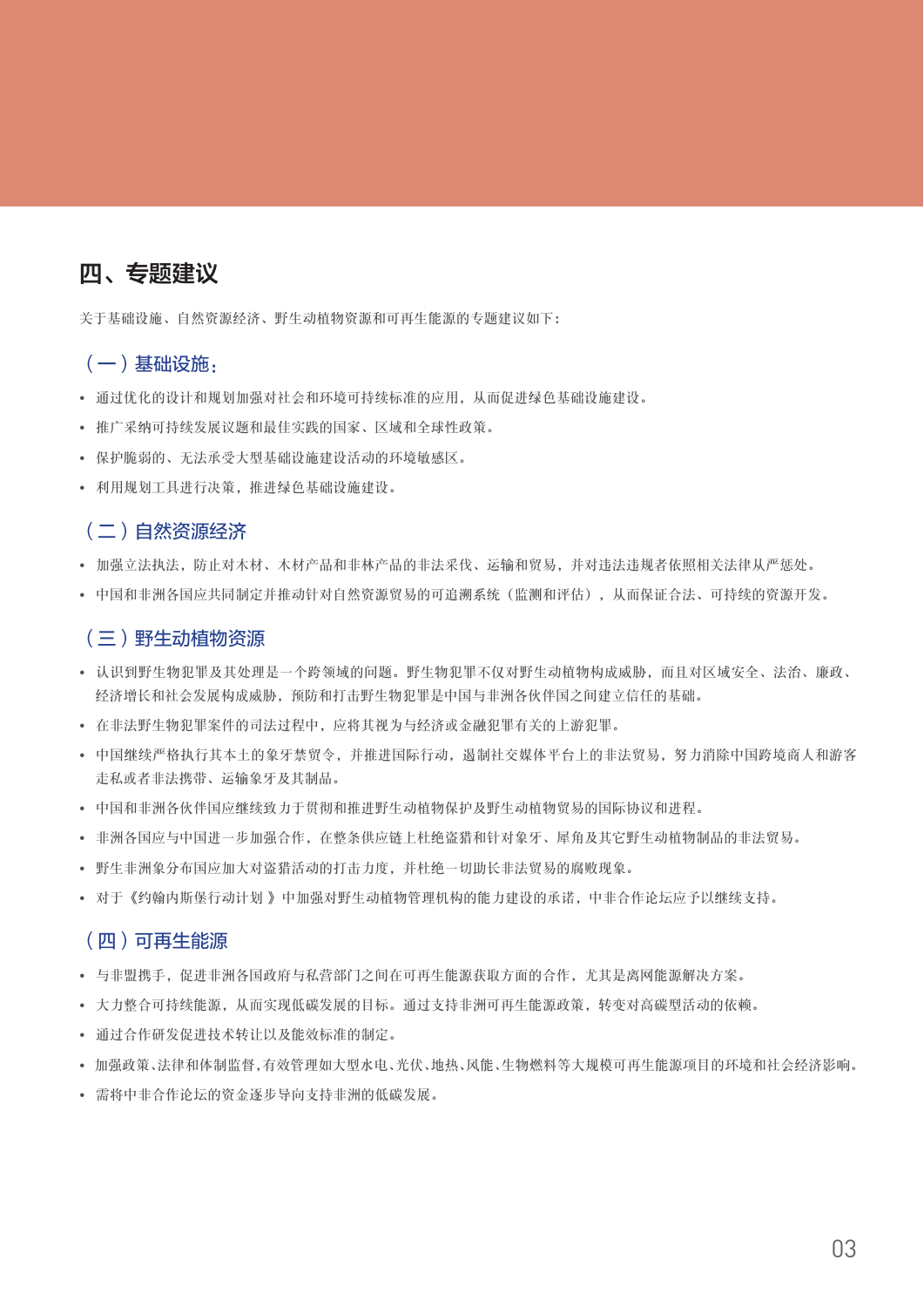# **FORUM ON CHINA-AFRICA COOPERATION**

# **RECOMMENDATIONS BY THE PARTICIPANTS OF THE REGIONAL AWARENESS AND CAPACITY BUILDING WORKSHOP TOWARDS THE FORUM ON CHINA-AFRICA COOPERATION (FOCAC)2018 19th - 20th JUNE 2018, NAIROBI, KENYA**

### **Preamble**

Forum on China-Africa Cooperation (FOCAC) is the premier platform through which trade and investment is mediated between China and African countries. Since its formation in 2000, FOCAC has evolved through six Ministerial Meetings (two of which were elevated to a summit level). Each FOCAC meeting led to a growing portfolio of development projects that have led to significant growth in investment and trade. This has benefited African countries as well as China. However, the partnership between China and Africa can still evolve into in a win-win situation. While recognizing and appreciating this mutual development, it is important to ensure that FOCAC projects are integrated into and consistent with the SDGs, Agenda 2063 as well as National Development Strategies (NDS) and meet critical environmental and social sustainability standards.

The 2018 FOCAC Summit will be held in Beijing in September under the theme "win-win cooperation and join hands to build a closer community with a shared future for China and Africa." The FOCAC 2018 Action Plan is expected to be influenced by the China's "Belt and Road Initiative" (BRI); Sustainable Development Goals (SDGs), Agenda 2030 and Africa's Agenda 2063 as well as the National Development Strategies (NDS) of various African countries.

To achieve the global and regional ambitions of sustainable development, the FOCAC framework must fully adhere to rigorous environmental and social sustainability safeguards and standards while deploying the best international standards and best practices in planning, implementation as well as progress reporting.

Africa is endowed with unique biodiversity and ecosystem services that support livelihoods and underpin national economic development. As Africa struggles to cope with the adverse impacts of climate change, it is the wellfunctioning ecosystems that cushion its resilience. Therefore, development projects coming through FOCAC should not compromise that natural coping capacity. After detailed discussion and review, the participants of the workshop made up of African Government representatives and Civil Society, identified the following key issues and developed recommendations that will be key in informing African countries' engagement at the upcoming FOCAC 2018 Ministerial Conference and Heads of States and government Summit.

#### **A) Key Issues raised during the workshop Include:**

- ș China engages Africa as a bloc, with FOCAC commitments pronounced multi-laterally at meetings or summits but subsequent agreements are negotiated bilaterally between China and individual African countries. The dynamics must be clearly understood by each African country for vibrant and fruitful engagement with China.
- China has a comprehensive Africa policy while Africa has vet to develop one. "It takes two hands to clap not one". Africa should develop an African-grown comprehensive agenda/strategy going into negotiations with the Chinese that emphasises policy coordination under the African Union Agenda 2063 ambitions. In this regard, African countries must develop a common position in their engagement at the upcoming FOCAC. We

recommend that Africa identifies priorities at country levels, regional (RECs) and continental (AU) level.

- ș China is focusing on delivering Ecological Civilisation across economic, political, cultural and social sectors, and has signalled its intent to make the Convention on Biological Diversity Conference of the Parties 15 a major event in addressing global footprint of domestic activities.
- The FOCAC process provides limited information to the general public on the extent and nature of commitments and their implementation by both African countries and China.
- Agenda 2063 and different AU sectorial programmes such as PIDA, CAADP, AIDA, as well as the High 5s of the African Development Bank (AfDB) can be used by Africa to engage China in the FOCAC process multi-laterally and a basis for bilateral engagements thereafter.
- African countries must negotiate for a win-win situation within the FOCAC framework.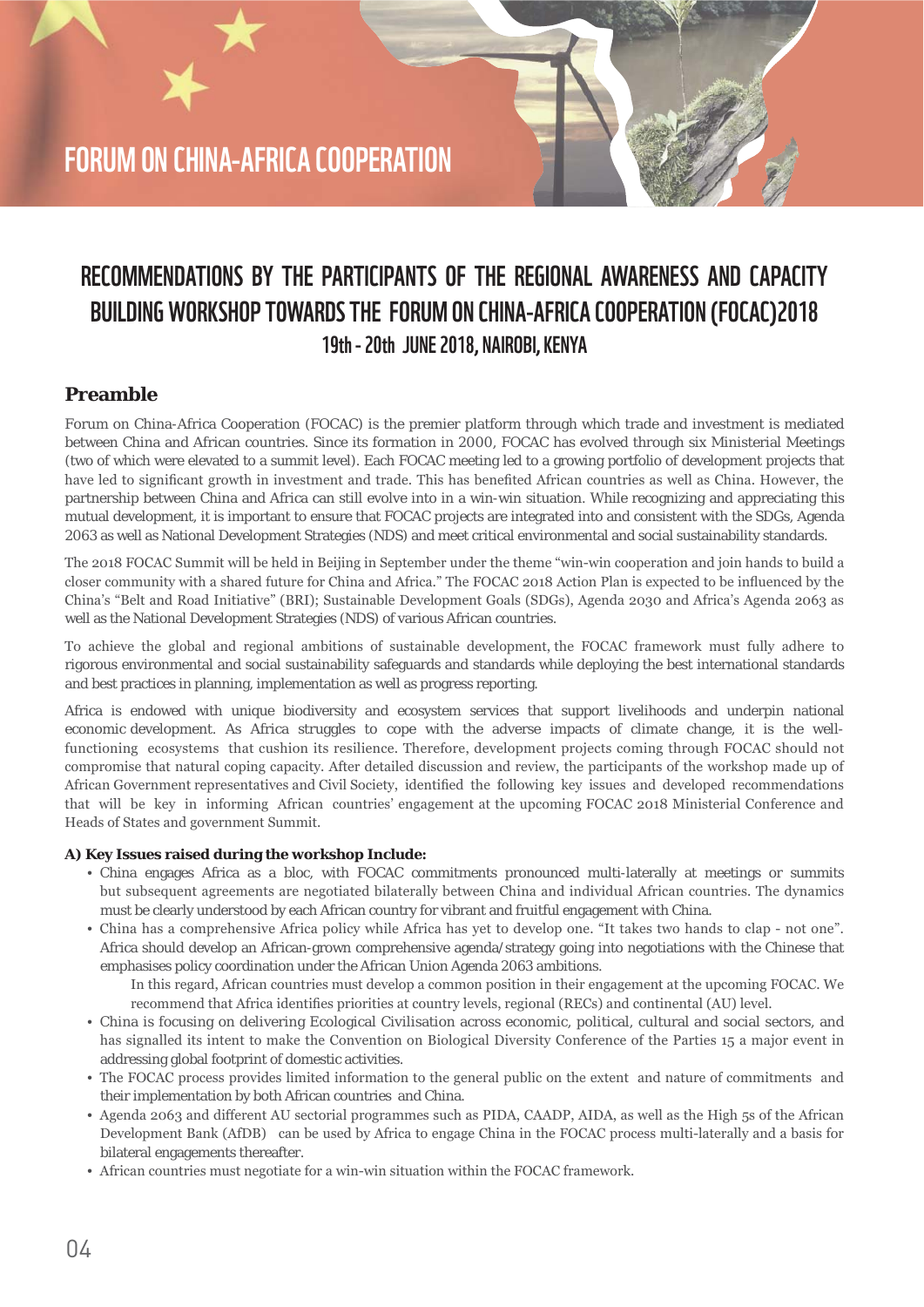- To engage well with China, Africa requires adequate and well-coordinated and timely preparation that is CRITICAL towards a common position for Africa.
- There is need to develop a strategy to support Private Sector and Civil Society engagement in FOCAC processes.
- ș FOCAC provides an important process and platform for environmental conservation interests and opportunities to influence decisions on Chinese investments in Africa.
- China is one of the top four Africa partners in trade, infrastructure, FDI and ODA support. This is the reason why African countries should effectively engage in the FOCAC process as an opportunity presented by China.
- Trade is an enabler and so Africa should involve local entrepreneurs in FOCAC discussions as a way of spurring wealth creation while protecting the environment through innovative solutions.
- $\bullet$  Investing in woman and youth will have multiplier effect for the continent.
- Countries must strive to apply best available decision-making tools including Environmental Impact Assessment (EIAs) and Strategic Environmental & Social Assessment (SESAs) to ensure sustainable investments through informed decisions.
- The FOCAC framework and African countries must define and promote local content in its projects and policies by integrating Africa's private sector players, including experts/consultants, suppliers, and contractors among others, in projects under the framework.

#### **B)Overall Recommendations:**

#### **Process – preparation for and participation in FOCAC 2018.**

We recommend:

- That preparation for FOCAC 2018 at national as well as regional levels should be inclusive and factor in input from relevant sectoral ministries, Civil Society, relevant private sector, think tank groups as well as media through a wellcoordinated and inclusive process.
- That the AUC and RECs have stronger engagement in the FOCAC process in order to ensure regional and continental development strategies are fully considered and carry the aspirations of the African continent.
- . African countries make a concerted effort to integrate FOCAC commitments towards actualizing SDGs and Agenda 2063 and its ten-year plans.
- The FOCAC framework financing mechanism be redesigned to allow for funding of regional projects supported by the RECs and the African Union in support of regional integration.
- That FOCAC provides meaningful financial support for successful implementation of SDGs and Agenda 2063 and its tenyear plans.

#### **Content of FOCAC commitments**

- We recommend that the 2018 Action Plan should have:
- A clear financing as well as implementation-tracking mechanism with measurable indicators of success.
- A clear commitment to environmental and social sustainability and a tracking mechanism that secures a global deal for People and Nature.
- Provide a mechanism to facilitate public access to information on funding/investment flows under FOCAC commitments to allow for appreciation of the win-win commitments by China and Africa
- . An overall Monitoring and Evaluation plan jointly coordinated by Africa and China that provides for stakeholder input with periodic reporting and unrestricted public access to the reports.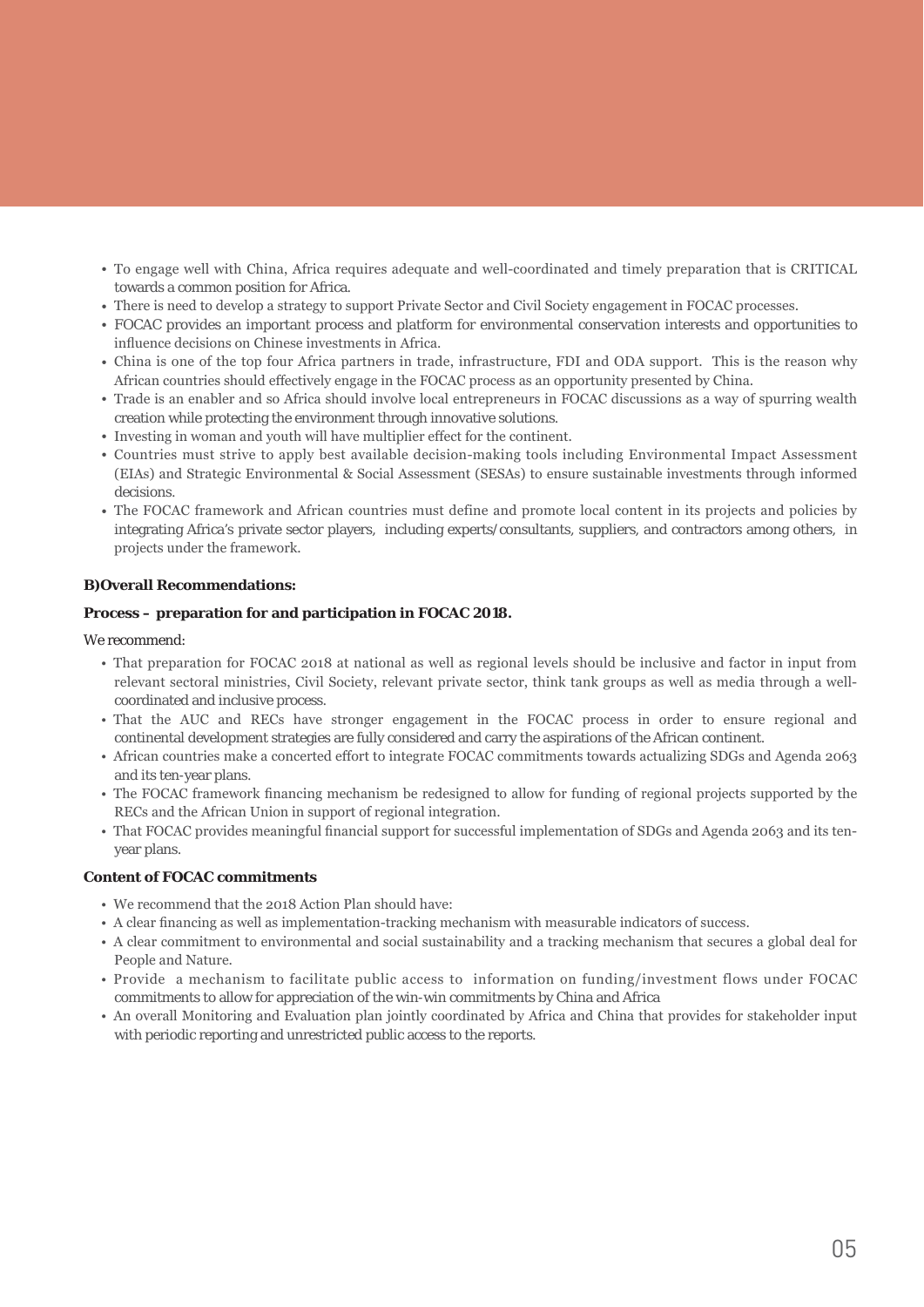

#### **C)Thematic Recommendations -**

• Thematic recommendations on infrastructure, natural resource-based economies, wildlife, and renewable energy are provided as follows:

#### **Infrastructure**

- Promote green infrastructure through better design and planning of infrastructure that promote the use of social and environmental sustainability criteria.
- Promotion of national, regional and global policies that incorporate sustainability concerns and best practices.
- Protecting environmentally sensitive areas that may be too vulnerable to allow huge infrastructural activities.
- Use of planning tools for decision making to promote green infrastructure.

#### **Natural Resource-Based Economies**

- Strengthen legislation and enforcement to prevent the trade of illegally harvested, traded and transported timber, timber- based and non-timber products, and punish non-compliance and violations to the full extent of the law.
- China and Africa to develop and launch a traceability system (monitoring and evaluation) for trade in natural resources to ensure legality and sustainable extraction.

#### **Wildlife**

- Recognize and address wildlife crime as a cross-cutting issue, which poses a threat not only to wildlife but also to regional security, rule of law, good governance, economic growth and social development which underpin the trustbased relationship between China and its African partners.
- Recognize wildlife trafficking as a predicate offence related to economic/financial crimes when prosecuting wildlife crimes.
- China continues to enforce its domestic ivory ban with maximum rigor and catalyze international action, including strengthening efforts to eliminate trade via social media and illegal imports by Chinese traders and tourists traveling to neighboring countries and overseas.
- China and Africa maintain their commitment to international agreements and processes on wildlife and wildlife trade.
- . Africa and China should further strengthen their collaboration to stamp out poaching and illegal trade in ivory, rhino horn and other wildlife products along the entire supply chain.
- . African elephant range countries should step up efforts to combat poaching and to stamp out corruption that is facilitating illegal trade.
- FOCAC should support actions to strengthen capacity of wildlife management agencies building on the commitments of the Johannesburg Action Plan.

#### **Renewable Energy**

- Engaging with the African Union (AU) to facilitate cooperation between African governments and the private sector on renewable energy access, particularly off-grid solutions.
- Strongly integrate sustainable energy in FOCAC to achieve the ambition of low carbon development and a shift away from carbon-intensive activities through ambitious policies that favour renewable energy in Africa.
- Promotion of technology transfer through cooperation on research and development; and development of energy efficiency standards.
- Strengthen policy, legal and institutional oversight for effective management of environmental and social economic impacts associated with large-scale renewable energy projects such as large-scale hydropower, solar PV, geothermal, wind, biofuels and other related.
- Need to Shift FOCAC finance towards a low carbon development in Africa.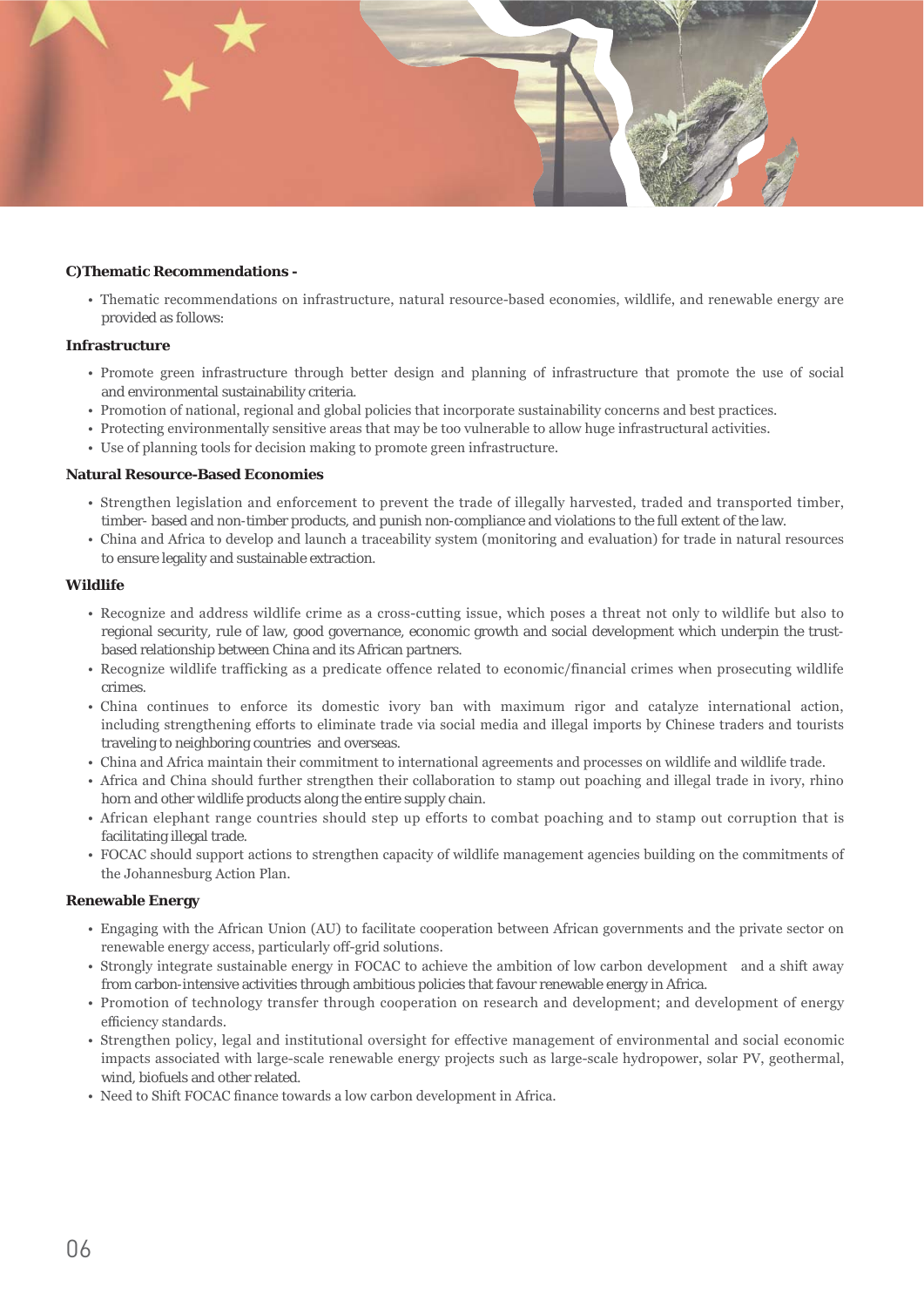# RECOMMANDATIONS DES PARTICIPANTS À L'ATELIER RÉGIONAL DE SENSIBILISATION ET DE RENFORCEMENT DES CAPACITÉS SUR LA COOPÉRATION CHINE-AFRIQUE (FOCAC) 2018 19 - 20 juin 2018, NAIROBI, KENYA

#### Préambule

Le Forum sur la coopération Chine-Afrique (FOCAC) est la plate-forme première au niveau de laquelle commerce et investissement sont discutés entre la Chine et les pays Africains. Depuis sa création en 2000, le FOCAC aura connu six réunions ministérielles (dont deux ont été élevées en sommets). Chaque réunion du FOCAC a conduit à un portefeuille croissant de projets de développement qui ont conduit à une croissance significative de l'investissement et du commerce. Cela a profité aux pays Africains ainsi qu'à la Chine. Cependant, le partenariat entre la Chine et l'Afrique peut encore évoluer dans une situation gagnant-gagnant. Tout en reconnaissant et en appréciant ce développement mutuel, il est important de veiller à ce que les projets du FOCAC soient intégrés aux ODD, à l'Agenda 2063 de l'Union Africaine, et aux stratégies nationales de développement (SND) et respectent les normes essentielles de durabilité environnementale et sociale.

Le Sommet du FOCAC 2018 aura lieu à Pékin en septembre sous le thème « coopération gagnant-gagnant et unir nos efforts pour construire une communauté plus proche avec un avenir commun pour la Chine et l'Afrique ». Le Plan d'Action du FOCAC 2018 sera sans doute influence par l'Initiative « Ceinture et Route » (BRI), les Objectifs de Développement Durable des Nations Unies (ODD), l'Agenda 2030 et l'Agenda 2063 de l'Union Africaine et les Stratégies Nationales de Développement (SND) des divers pays Africains.

Pour réaliser les ambitions mondiales et régionales de développement durable, le cadre du FOCAC doit adhérer pleinement à des garanties et normes de durabilité environnementale et sociale tout en déployant les meilleures normes internationales et les meilleures pratiques dans la planification, la mise en œuvre ainsi que les rapports d'avancement.

L'Afrique est dotée d'une biodiversité et de services écosystémiques uniques qui soutiennent les moyens de subsistance et soutiennent le développement économique national. Alors que l'Afrique peine à faire face aux effets néfastes du changement climatique, ce seront des écosystèmes fonctionnels qui vont aider à sa résilience. Par conséquent, les projets de développement venant du FOCAC ne devraient pas compromettre cette capacité d'adaptation naturelle. Après discussion et examen approfondis, les participants à l'atelier, composés de représentants de Gouvernements, de la Société Civile, ont identifié les questions clés suivantes et formulé des recommandations qui seront essentielles pour informer les pays africains dans la préparation de leur participation à la prochaine Conférence ministérielle du FOCAC 2018 et au Sommet des chefs d'État et de gouvernement.

#### A) Les questions clés soulevées comprennent :

- · La Chine engage l'Afrique comme un bloc nique, avec les engagements du FOCAC prononcés de manière multilatérale lors des réunions ou des sommets, mais les accords ultérieurs sont négociés bilatéralement entre la Chine et les différents pays africains. Cette dynamique doit être clairement comprise par chaque pays africain pour un engagement dynamique et fructueux avec la Chine.
- La Chine a une politique Africaine globale tandis que l'Afrique n'aurait peut-être pas encore développé une politique commune. "Il faut deux mains pour applaudir - pas une". En allant à ces négociations avec la Chine, l'Afrique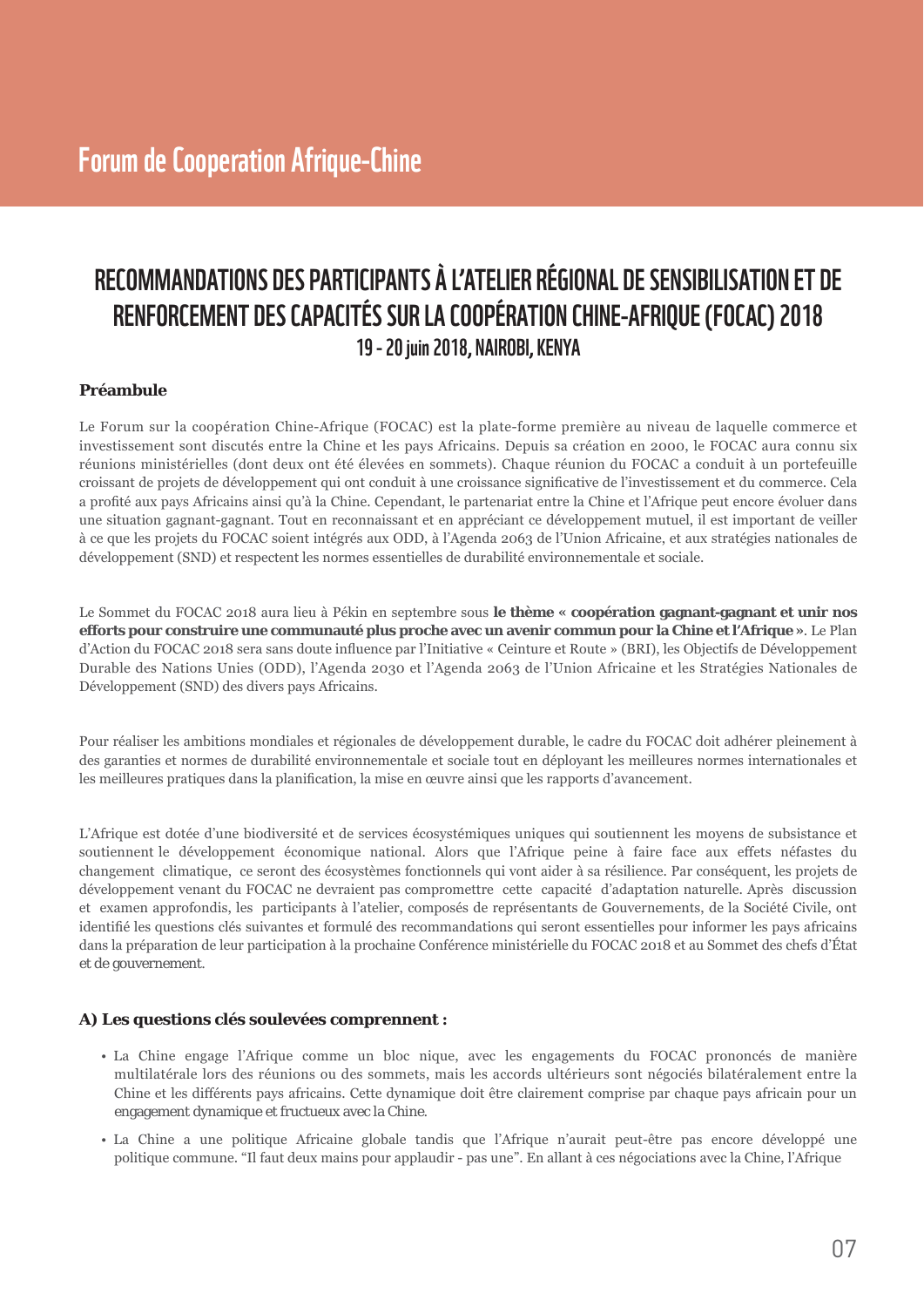

- devrait élaborer un programme / stratégie global d'inspiration africaine et qui mettrait l'accent sur la coordination des politiques dans le cadre des ambitions de l'Agenda 2063 de l'Union africaine.
- À cet égard, les pays africains doivent développer une position commune dans leur engagement lors du prochain FOCAC. Nous recommandons que l'Afrique identifie les priorités au niveau des pays, au niveau régional (Communautés Economiques Régionales) et continental (Union Africaine).China is focusing on delivering Ecological Civilisation across economic, political, cultural and social sectors, and has signalled its intent to make the Convention on Biological Diversity Conference of the Parties 15 a major event in addressing global footprint of domestic activities.
- La Chine se concentre à promouvoir sa politique de Civilisation Ecologique à travers les secteurs économiques, politiques, culturels et sociaux. Elle a indiqué son intention de faire de la 15eme Conférence des Parties à la Convention sur la Diversité Biologique un événement majeur en se trouvant des solutions aux empreintes de ses activités domestiques.
- Le processus du FOCAC fournit au grand public des informations limitées sur l'étendue et la nature des engagements mise en œuvre par les pays Africains et la Chine.
- L'Agenda 2063 et différents programmes sectoriels de l'UA comme le PIDA, le CAADP, l'AIDA, ainsi que les 5 Axes prioritaires de la Banque africaine de développement (BAD) peuvent être utilisés par l'Afrique dans son engagement avec la Chine dans le processus du FOCAC, sur une base multilatérale et constitué ensuite une base pour des engagements bilatéraux.
- · Les pays Africains doivent négocier une situation gagnant-gagnant dans les flux d'aide et les projets soutenus par le FOCAC.
- · Pour bien s'engager avec la Chine, l'Afrique a besoin d'une préparation adéquate, bien coordonnée et opportune, chose CRITIQUE pour l'élaboration d'une position commune pour l'Afrique.
- · Il est nécessaire d'élaborer une stratégie pour soutenir l'engagement du secteur privé et de la société civile dans les processus du FOCAC.
- Le FOCAC fournit un processus et une plateforme importants pour les intérêts de la conservation de l'environnement et les opportunités d'influencer les décisions sur les investissements chinois en Afrique.
- La Chine est l'un des quatre principaux partenaires africains en matière de commerce, d'infrastructure, d'Investissements Etrangers Directs et d'Assistance de Développement Officiel. C'est la raison pour laquelle les pays africains devraient s'engager efficacement dans le processus du FOCAC en tant qu'opportunité présentée par la Chine.
- Le commerce est un catalyseur et l'Afrique devrait donc impliquer les entrepreneurs locaux dans les discussions du FOCAC afin de stimuler la création de richesses tout en protégeant l'environnement à travers des solutions innovantes.
- · L'investissement dans les femmes et les jeunes aura un effet multiplicateur pour le continent.
- Les pays doivent s'efforcer d'appliquer les meilleurs outils de prise de décision disponibles, y compris l'évaluation de l'impact environnemental (EIE) et l'évaluation environnementale et sociale stratégique (EESS) pour garantir des investissements durables grâce à des décisions éclairées.
- Le cadre du FOCAC et les pays Africains doivent définir et promouvoir un contenu local dans leurs projets et politiques en intégrant les acteurs du secteur privé africain, y compris les experts / consultants, fournisseurs et entrepreneurs entre autres, dans les projets générés par ce processus.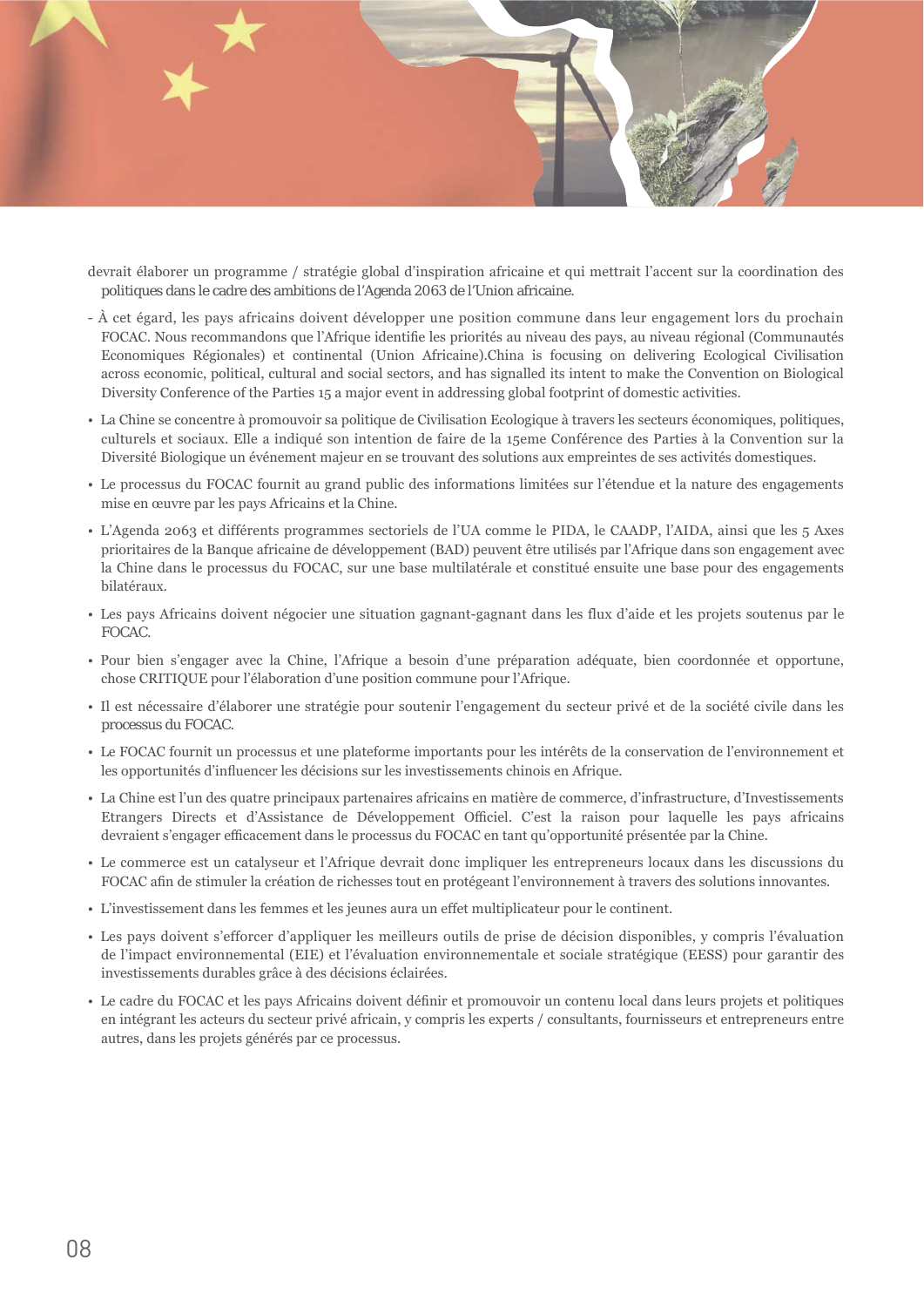#### B) Recommandations générales : Processus - préparation et participation au FOCAC 2018.

Nous recommandons :

- La préparation du FOCAC 2018 aux niveaux national et régional devrait être inclusive et tenir compte des contributions des ministères sectoriels concernés, des organisations de la société civile, du secteur privé concerné, des groupes de réflexion et des médias grâce à un processus bien coordonné et inclusif.
- · Que la Commission de l'Union Africaine et les Communautés Economiques Régionales aient un engagement plus fort dans le processus du FOCAC afin de s'assurer que les stratégies de développement régionales et continentales sont pleinement prises en compte et répondent aux aspirations du continent Africain.
- · Les pays Africains font un effort concerté pour renforcer les capacités nationales à intégrer les engagements du FOCAC pour l'actualisation des ODDs et de l'Agenda 2063 et ses plans décennaux.
- Le mécanisme de financement soit redéfini afin de permettre le financement de projets régionaux portés par les Communautés Economiques Régionales, en appui de l'intégration régionale.
- · Que le FOCAC fournisse un soutien financier significatif pour la mise en œuvre réussie des ODD et de l'Agenda 2063 et de ses plans décennaux.

#### Contenu des engagements du FOCAC

Nous recommandons que le plan d'action 2018 ait :

- Un clair mécanisme de financement et de suivi de la mise en œuvre avec des indicateurs de succès mesurables.
- · Un clair engagement envers la durabilité environnementale et sociale et un mécanisme de suivi qui garantit un accord global pour les personnes et la nature.
- · Offrir un mécanisme facilitant l'accès du public à l'information sur les flux de financement et d'investissement dans le cadre des engagements du FOCAC afin de permettre une appréciation des engagements gagnant-gagnant de la Chine et de l'Afrique
- Un plan global de suivi et d'évaluation coordonné conjointement par l'Afrique et la Chine qui prévoit la contribution des parties prenantes avec des rapports périodiques et un accès illimité du public aux rapports.

#### C) Recommandations thématiques -

Des recommandations thématiques sur les infrastructures, les économies basées sur les ressources naturelles, la faune et les énergies renouvelables sont présentées comme suit :

#### Infrastructure

- Promouvoir les infrastructures vertes en améliorant la conception et la planification des infrastructures qui favorisent l'utilisation de critères sociaux et environnementaux.
- · Promotion de politiques nationales, régionales et mondiales intégrant les préoccupations de durabilité et les meilleures pratiques.
- · Protéger les zones écologiquement sensibles qui peuvent être trop vulnérables pour permettre d'énormes activités d'infrastructure.
- Utilisation d'outils de planification pour la prise de décision permettant de promouvoir les infrastructures vertes